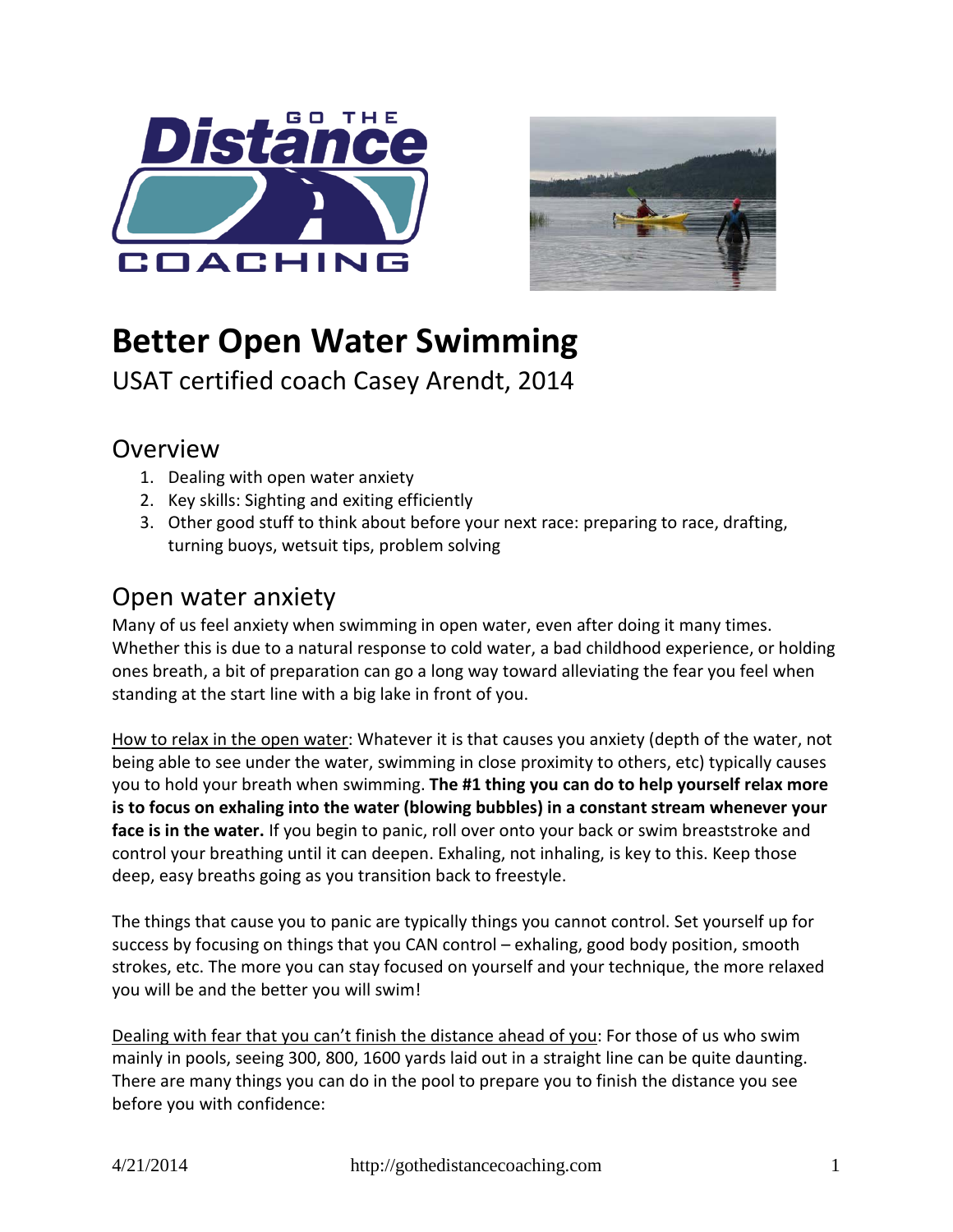- 1. Learn to tread water with an easy kick and arm scull for 5 minutes in the deep end.
- 2. Learn to float on your back, breathing easily
- 3. Learn a "recovery stroke", such as the side stroke or breaststroke that you can do with little effort, and which will allow you to breathe easily and make some forward progress.
- 4. Increase the distance you cover in a single pool session to 150-200% of your race length, most of it in intervals longer than 50 yards.
- 5. Practice turning at the "T" rather than going all the way to the wall during some swims to get used to pacing yourself without resting at the wall, or to use your recovery stroke as a break.
- 6. Actively think about exhaling as you swim, both in the pool and in open water. The mantra "bubble-bubble-breathe" or "bubble-breathe" will remind you to exhale between head-turns. Blow big, obvious bubbles ALL THE TIME. Practice this in the pool and in the lake in advance.

There is also no substitute for practicing swimming in open water prior to racing in it. You have done this at least once by attending this clinic. The more often you do it, and the longer the distance you cover in practice, the more confident you will become.

Dealing with cold water: If you have stepped into cold water, put on your goggles and splash your face 5 or 6 times with the water. Now when you immerse your face in the water, you will be less likely to experience the natural response of your body to gasp, which makes it hard to breathe.

Dealing with fear of mishaps: Never swim alone, and never swim where there is boat traffic. Make sure that you have help to float if you should have a calf cramp or otherwise find you cannot continue to swim – bring along a lifeguard rescue tube and/or a friend in a kayak. Often anxiety comes from fear of bad things that could actually happen. Take the proper precautions to avoid mishaps, and there will be less to fear.

# Sighting

Triathletes must lift their heads to stay on course and therefore swim the shortest distance possible, but this lift causes the legs to drop and interrupts the rhythm of the stroke. Practice sighting so that it is a subtle movement and happens as infrequently as possible while still allowing you to stay on course.

How to sight: Just before turning your head to breathe, lift it forward just enough for your eyes/goggles to break the surface, and then turn to breathe in one fluid movement. Resist the urge to lift your head enough for your mouth to come above the surface and therefore breathe while looking forward. You should think of a frog or alligator floating on the water with just its eyes above the surface. This technique will keep your legs from dropping much, and interrupt your stroke rhythm only



slightly. You may also lift your eyes to take a quick peek and then not breathe.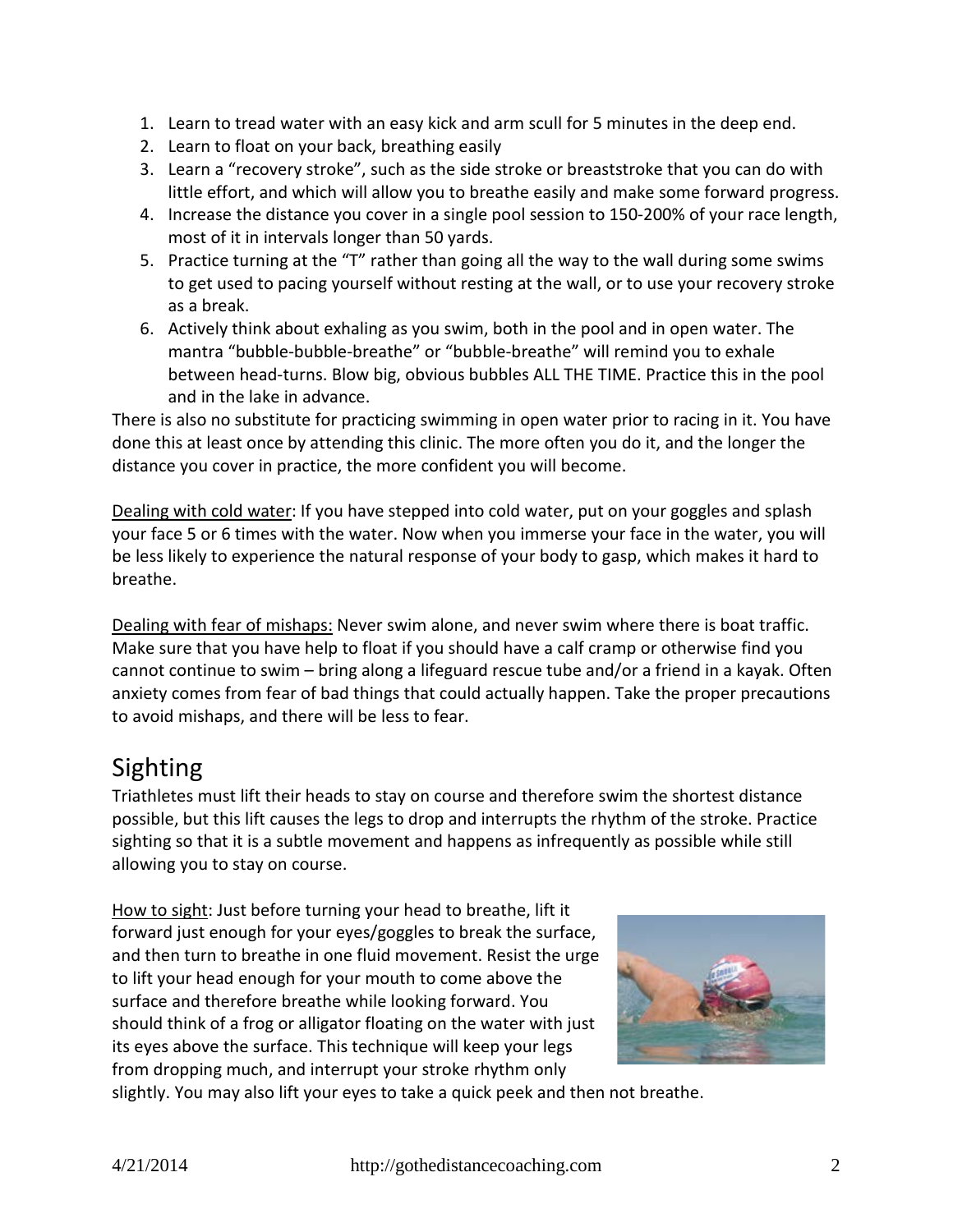Attempting to breathe before you sight will interrupt your stroke more and put more pressure on your shoulders since your recovering arm will be more forward when you lift your head.

Remember to take just a quick look, not a long scan of the horizon, and then process the information you gathered as you swim a few more strokes. If you didn't see the buoy or other large object that you were looking for, take another quick peek. Knowing in what direction you tend to drift off-course can help you sight more effectively. Even if you don't see the buoy, you can get a sense of the direction that the swimmers around you are swimming and just follow them until the buoy comes into view. Use whatever visual clues you can to stay on course, just like you would use the lines on the road to guide you while driving in fog.

If you are really not sure where you're going, switch to side-stroke or breaststroke for a few strokes so you can keep your head above water easily for a longer time while still making forward progress. Tread water if you must. Once you have your bearings, switch back to freestyle/crawl.

How often to sight: You should sight only as frequently as required to swim in a reasonably straight line. Experiment during your practice swims -- practice sighting every 3<sup>rd</sup>, 5<sup>th</sup>, 7<sup>th</sup>, 10<sup>th</sup> stroke. If you are already off course after 3 strokes, then don't wait until 10 have gone by to correct your direction! If you are still on-course after 10 strokes, then sighting every  $3^{rd}$  will only slow you down and wear you out unnecessarily. In a race situation, if you are unsure of what to do, try sighting every 5 right-arm strokes. Keep in mind that if you are a fast swimmer, you may have to sight a bit more just to avoid running over swimmers in front of you, rather than only keeping an eye on the next buoy.

### Exiting the water

If you will be exiting onto a beach or ramp, make sure that your fingertips touch the bottom **three times** (*three times*!) before you stand and jog out of the water. This strategy will ensure that you rarely stand in water higher than your knees. You will swim past many who are slowly slogging through waist-deep water and will beat them into transition!



As you exit, make sure to put your goggles onto the top of your head if you have a wetsuit/speedsuit to pull down. Pull your wetsuit/speedsuit down to your waist as you run. If there are wetsuit strippers, make sure to pull your wetsuit down below your rear end before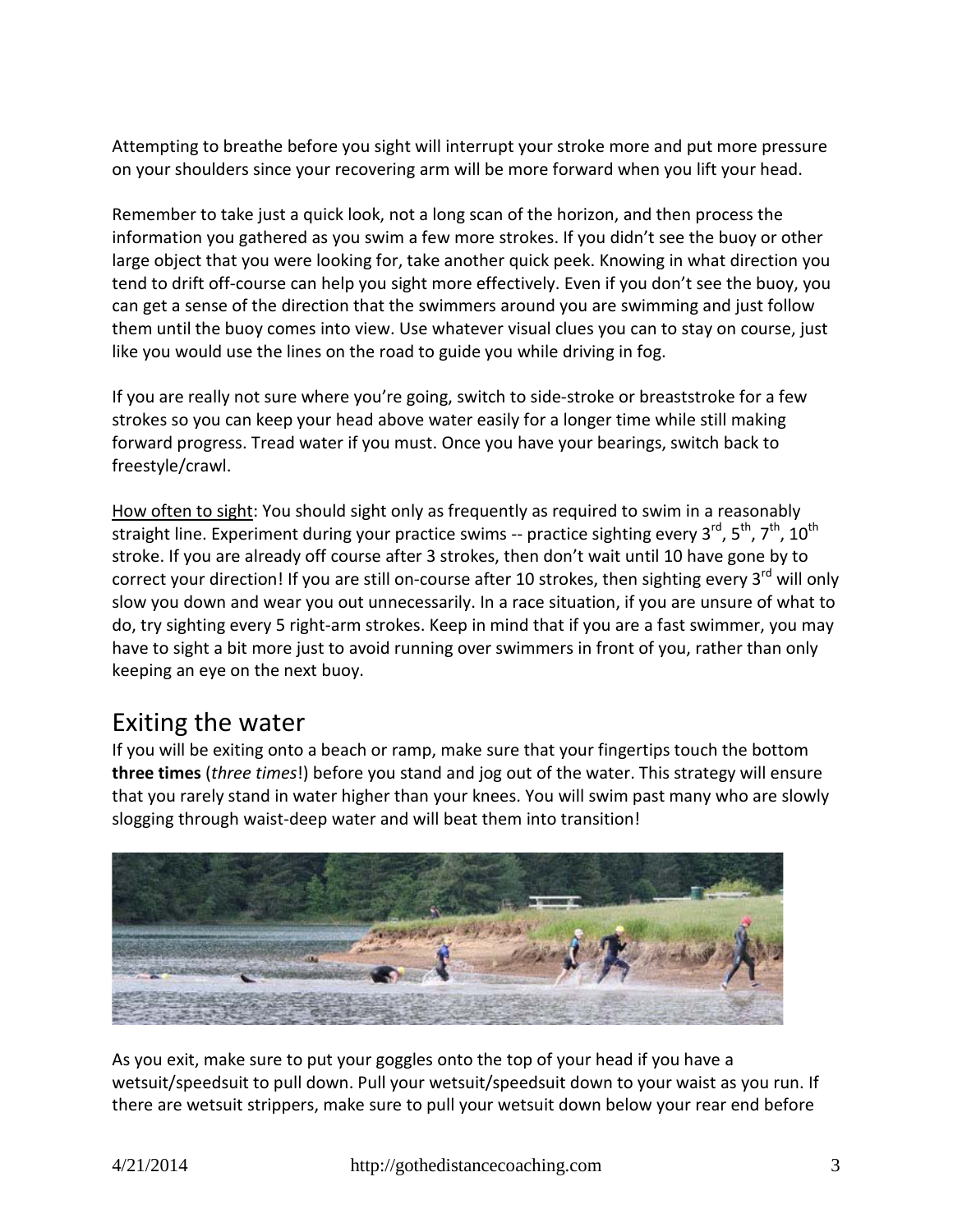you sit down on the ground with your legs up for the strippers. At this point, or immediately after exiting if you don't have a wetsuit/speedsuit on, pull your cap and goggles off into one hand and run to T1. Remove your wetsuit/speedsuit once you have arrived at your spot, if necessary.

# Other open water race strategies



#### Pre-race and race-start suggestions

- Warm up on shore with some running (0.5-1 mi easy jog, some strides), with stretch bands to imitate swimming, and arm circles to warm up the shoulders.
- If you wear a wetsuit, make sure to apply body glide liberally to ankles, wrists and neck (all the way into your hairline). Plastic bags on the feet can be helpful for getting the wetsuit on, and if your nails are trimmed short you are less likely to scratch or tear the wetsuit. Make sure the suit is snugged up well in crotch and armpits for maximal flexibility in arm and leg movement.
- Warming up some more in the water is highly recommended for ridding yourself of prerace jitters and also for "seating" your wetsuit properly in the crotch and armpits. Swim out to the first buoy and back (about 5 minutes), exhaling smoothly into the water, practicing your sighting technique and swimming just like you would in the pool. Once you are comfortable in the water, speed up to about 80% of race effort for a few short intervals before swimming smoothly to shore and practicing your exit strategy.
- Decide where you will line up in your wave. At the back and/or on the outside is preferable if you want to avoid contact with other athletes. At the front and on the inside is best for strong swimmers. If you are treading water, leave enough room between you and the swimmer in front of you that you won't take a kick to the face when that swimmer becomes horizontal at the gun!
- Start your watch 5 or 10 seconds before the horn sounds during the countdown so you don't have to try to hit it and start swimming at the same time.
- The beginning of the race will be tumultuous. Do whatever you have to until you find some open water in front of you or a good drafting pack, and then quickly settle into the race pace you have practiced in the pool, EXHALE rather than holding your breath, and stick to your sighting plan.
- Note that it is perfectly acceptable to wait a few seconds for the rest of the swimmers in your wave to start before you begin to swim if you wish to avoid contact at the beginning of the race. Note that swimmers in later waves will likely pass you later in the swim, making contact somewhat unavoidable. Practice contact during your training swims so that you are able to recover quickly on race day.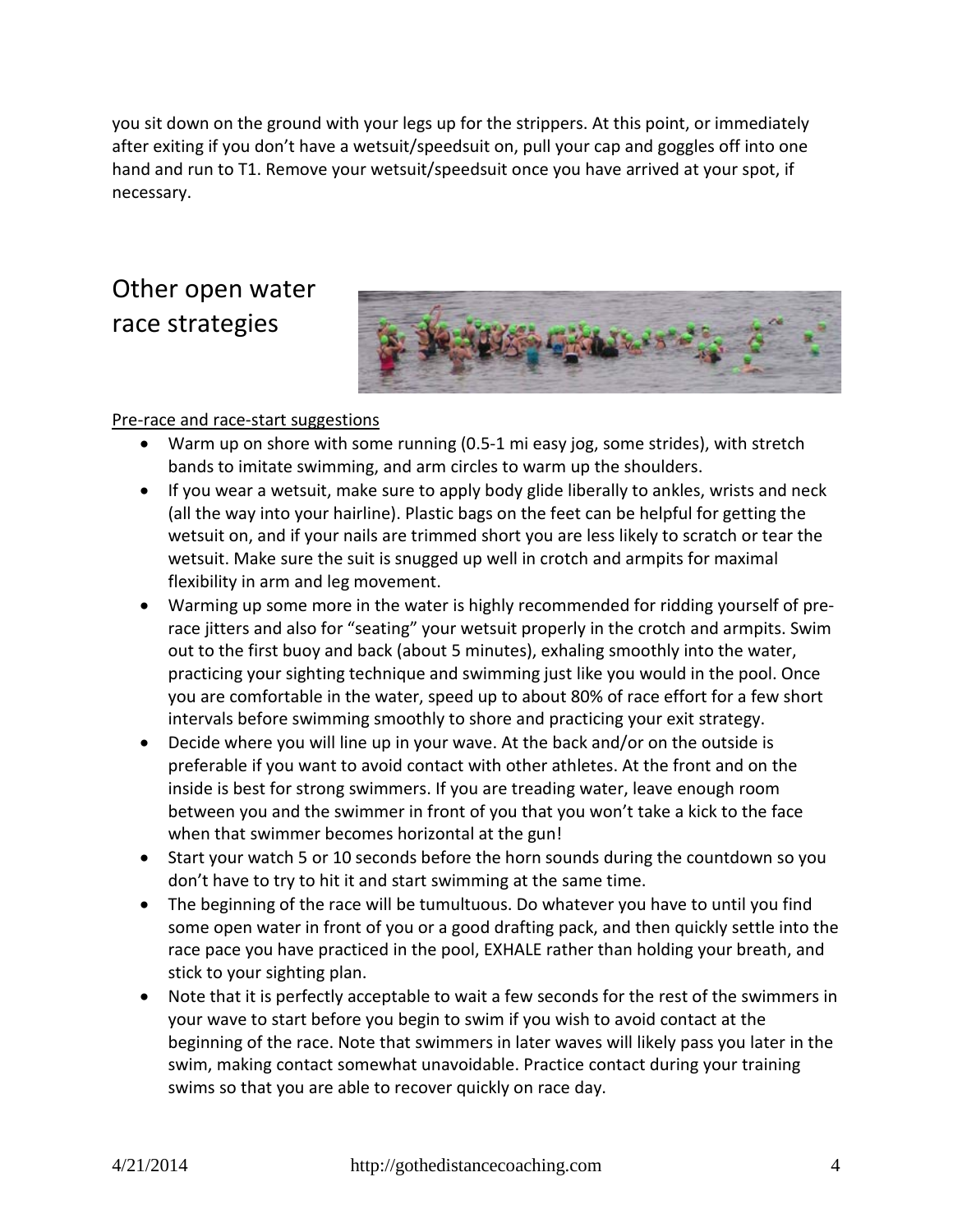• Focus on your technique as you swim rather than on your surroundings (other than navigation). Exhaling by blowing bubbles you can see and hear whenever your face is in the water is your number one priority. Choose one or two other things about your technique that you can focus on as you swim that will make you a better swimmer and keep you "in the moment". Be a "selfish swimmer", and don't think much about everyone else in the water. It's all about you  $\odot$ .

#### Turning at buoys

- Buoys can be crowded places where the pack narrows down to get the best line. There may also be swimmers treading water here.
- If you don't like contact, plan to take the buoy "wide", and set your line coming into the buoy accordingly.
- If you don't mind contact, then just be aware of other swimmers, which may require more frequent sighting.
- Turn the buoy with two or three arm strokes that gradually turn you through the required angle.
- Make sure to sight to the next buoy as quickly as possible to avoid going the wrong way right off the bat!
- Here's an interesting buoy turning technique to try: the "corkscrew open water turn". The arm closest to the buoy slides forward until you have turned all the way onto your back. Take one stroke on your back, and then with the third stroke, turn back onto your belly, making a 90-degree turn. See the Swim Smooth blog for photographs and more details: [http://www.feelforthewater.com/2012/06/corkscrew-open-water-turn.html.](http://www.feelforthewater.com/2012/06/corkscrew-open-water-turn.html)

#### Drafting

- Drafting in swimming can decrease your effort level noticeably, and is worth trying if you find yourself swimming next to someone who is your same speed or a little faster.
- Draft just behind a swimmer, watching for their feet/bubbles just in front of your lead hand, and making sure not to touch their feet, which will earn you a hard kick!
- You can also draft just to the side, but this is a bit more difficult to do.
- Make sure that you draft someone who is staying on course.
- You may only choose to draft for a short time (a few minutes), but it's still worth the energy you will save if you maintain at least the same speed you would have swum on your own.

#### Using a wetsuit

- A wetsuit provides many advantages, the most obvious of which are extra warmth in cold water and buoyancy of your legs. However a wetsuit can also feel very constrictive if it is not the right size or you have not done a fair amount of swimming in it.
- Use Body Glide on your neck to avoid the dreaded "wetsuit hickie". A bit of Glide on your wrists and ankles on race day can be helpful for getting your suit off more quickly in transition.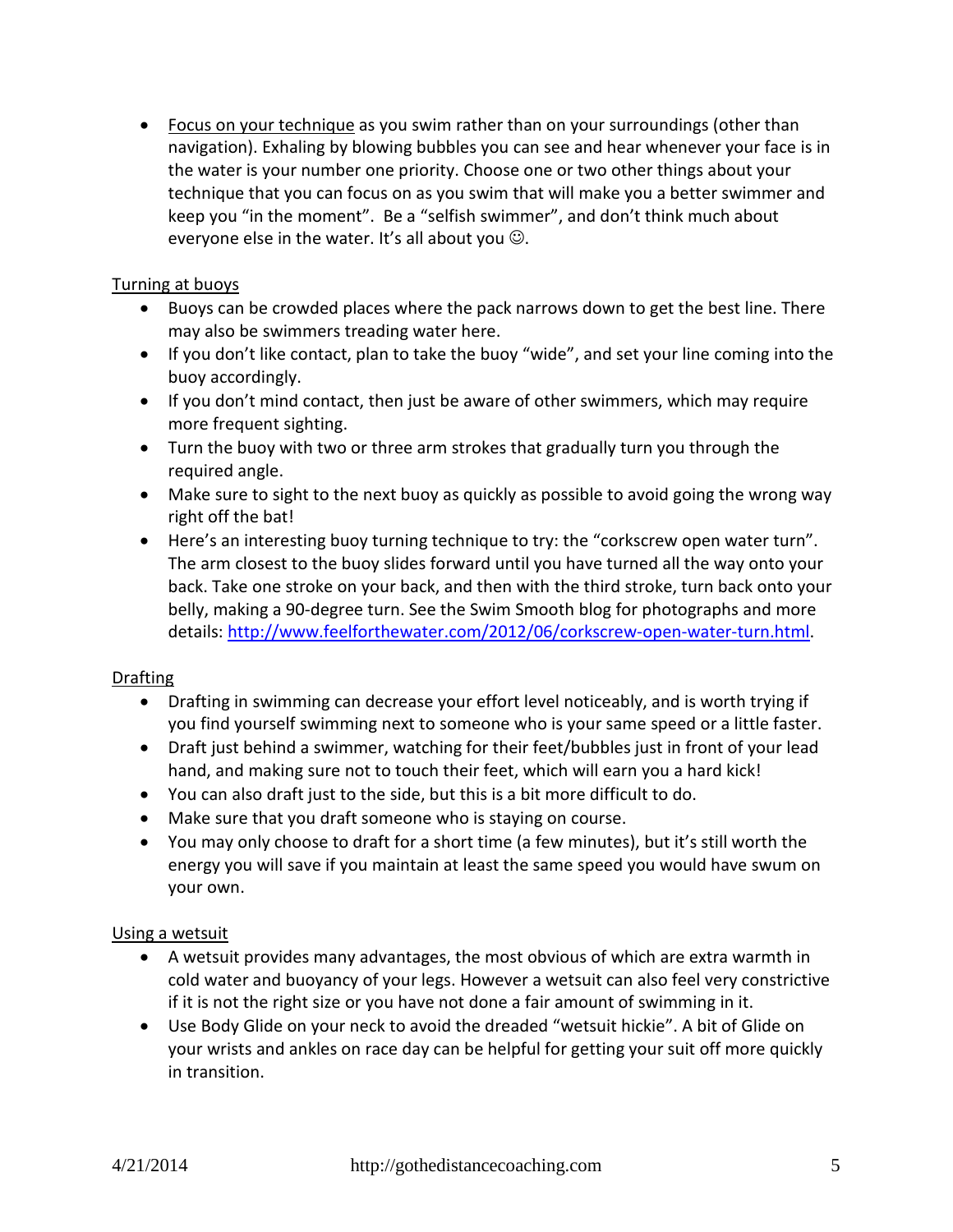- When you enter the water and there is a thin layer of water between your suit and body, hike the suit up all the way into your crotch and armpits to take as much pressure off your shoulders, neck and chest as possible.
- Swim several times in open water or even in a pool at both easy and race-like speeds in your wetsuit ahead of race day to become accustomed to how it feels.
- On race day, remove your wetsuit to the waist as soon as possible after exiting the water. If wetsuit strippers are available at your race, pull it below your rear to help them remove it from your legs. If not, finish removing your suit when you find your spot in transition.
- Make sure to rinse your wetsuit in clear water (especially after a pool swim) and hang to dry thoroughly inside and out between uses. Never apply petroleum products to your suit.

#### **Troubleshooting**

- If your goggles fill up with water, flip onto your back and kick while you empty them out.
- If the water is choppy from wind or lots of other swimmers near you, try swimming with a "punchier", quicker stroke rhythm and slightly straighter arms in the recovery phase. Using a higher cadence will give your stroke more power, and will help you maintain much better momentum in choppy water than if you try to lengthen your stroke by gliding.
- Instead of being intimidated by rough water or a large swim wave, give yourself a positive mantra to repeat to yourself in time with your arm stroke. Swim Smooth's Paul Newsome, who has swum the English Channel in less than ideal conditions, recommends "when the going gets tough, the tough get going" – cheesy, but effective!
- If you can't see the buoy or other object you are sighting off of, switch to breaststroke so you can keep your head up higher and for longer until you get oriented. Treading water is also helpful, but won't move you forward.
- If you still can't see the buoy, follow the swimmers in front of you until you can.
- Feeling breathless or like there is pressure on your neck if wearing a wetsuit typically results from swimming too hard. Slow your pace down to "cruise" and see if this helps.
- If you need to take a break, switch to your recovery stroke or just float on your back.
- If you are too anxious to swim safely, then signal for help. Don't become a statistic!

# Final words of advice

- **NOTHING NEW ON RACE DAY**
- Make sure you can easily finish your race distance or 500 yards, whichever is less, continuously in the pool without resting at the wall – use fast turns, flipturns or turn at the "T" instead of coming all the way to the wall.
- Ideally you should complete your race distance in open water prior to race day as well; doing it at race pace is not required. Practice exhaling smoothly, sighting effectively, and focusing on smooth technique, and mixing race pace swimming with easier swimming in these practice sessions.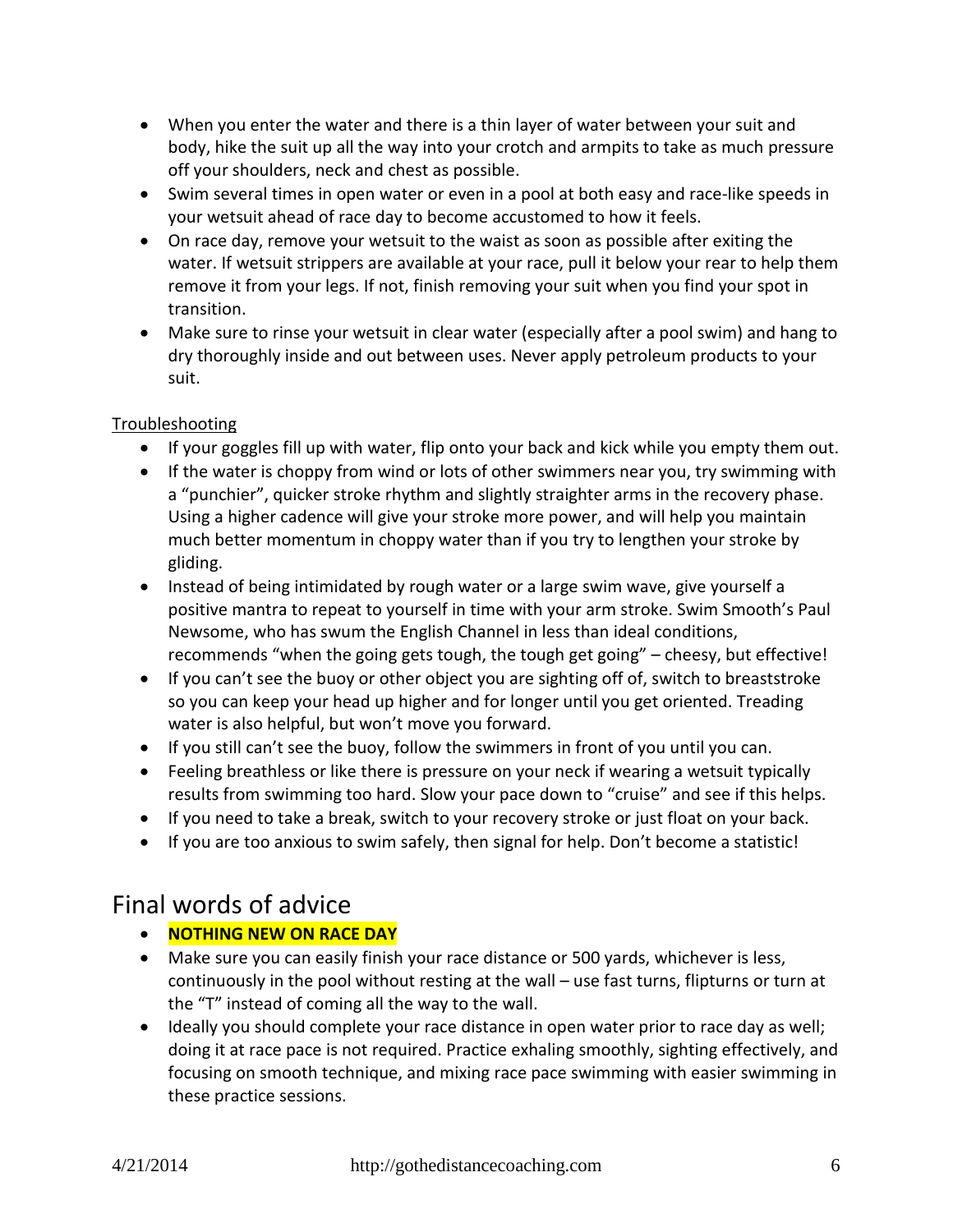- Swim in open water with the same outfit and goggles you will use on race day to make sure everything functions as it should. If you will race in a wetsuit or speedsuit, practice in it, and practice putting it on and taking it off.
- Make sure you can tread water for 5 minutes in the pool, practice floating on your back, and have a recovery stroke such as breaststroke and/or side-stroke that calms anxiety and also allows you to make forward progress so that you are not completely dependent on freestyle to get you to the end of your swim leg.
- Stay safe
- Have fun in the water!